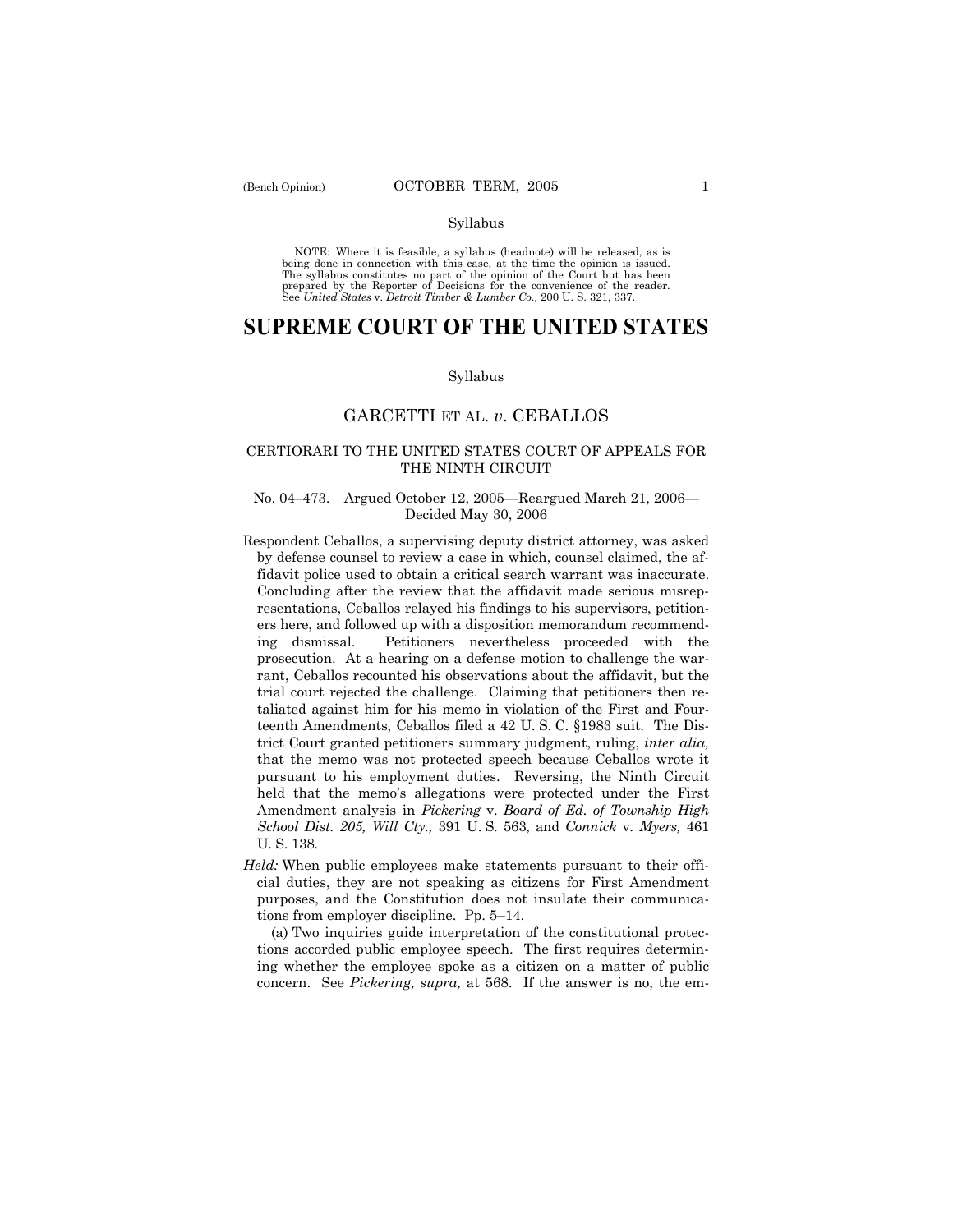#### Syllabus

ployee has no First Amendment cause of action based on the employerís reaction to the speech. See *Connick*, *supra*, at 147. If the answer is yes, the possibility of a First Amendment claim arises. The question becomes whether the government employer had an adequate justification for treating the employee differently from any other member of the general public. See *Pickering, supra*, at 568. This consideration reflects the importance of the relationship between the speaker's expressions and employment. Without a significant degree of control over its employees' words and actions, a government employer would have little chance to provide public services efficiently. Cf. *Connick*, *supra*, at 143. Thus, a government entity has broader discretion to restrict speech when it acts in its employer role, but the restrictions it imposes must be directed at speech that has some potential to affect its operations. On the other hand, a citizen who works for the government is nonetheless still a citizen. The First Amendment limits a public employer's ability to leverage the employment relationship to restrict, incidentally or intentionally, the liberties employees enjoy in their capacities as private citizens. See *Perry* v. *Sindermann,* 408 U. S. 593, 597. So long as employees are speaking as citizens about matters of public concern, they must face only those speech restrictions that are necessary for their employers to operate efficiently and effectively. See, *e.g.*, *Connick*, *supra*, at 147. Pp. 5-8.

(b) Proper application of the Court's precedents leads to the conclusion that the First Amendment does not prohibit managerial discipline based on an employeeís expressions made pursuant to official responsibilities. Because Ceballos' memo falls into this category, his allegation of unconstitutional retaliation must fail. The dispositive factor here is not that Ceballos expressed his views inside his office, rather than publicly, see, *e.g.*, *Givhan* v. *Western Line Consol. School Dist.,* 439 U. S. 410, 414, nor that the memo concerned the subject matter of his employment, see, *e.g.*, *Pickering,* 391 U. S, at 573. Rather, the controlling factor is that Ceballos' expressions were made pursuant to his official duties. That consideration distinguishes this case from those in which the First Amendment provides protection against discipline. Ceballos wrote his disposition memo because that is part of what he was employed to do. He did not act as a citizen by writing it. The fact that his duties sometimes required him to speak or write does not mean his supervisors were prohibited from evaluating his performance. Restricting speech that owes its existence to a public employeeís professional responsibilities does not infringe any liberties the employee might have enjoyed as a private citizen. It simply reflects the exercise of employer control over what the employer itself has commissioned or created. Cf. *Rosenberger* v. *Rector and Visitors*